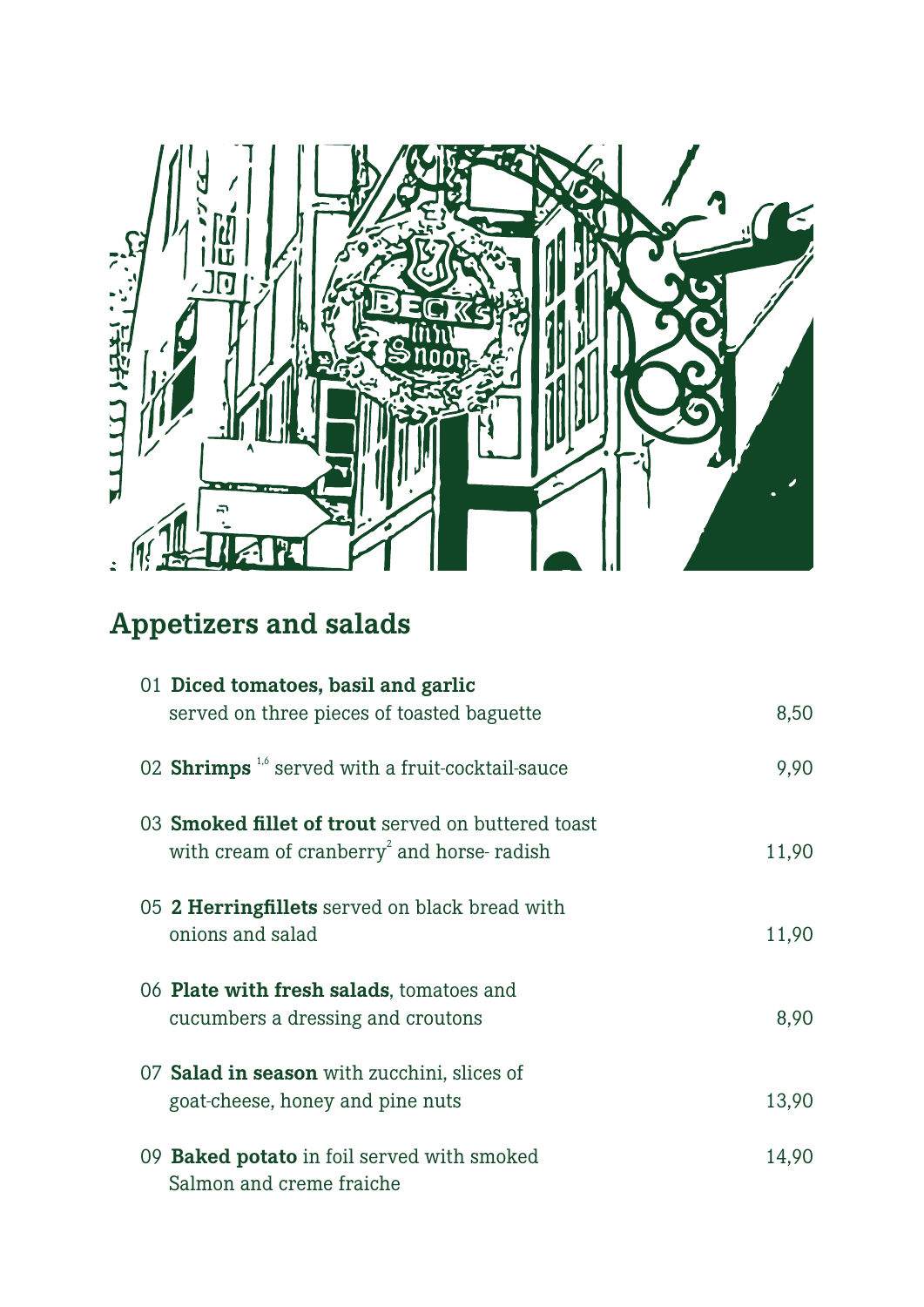

#### **Soups**

| 20 Tomato-soup                                                                          | 5,70  |
|-----------------------------------------------------------------------------------------|-------|
| 21 Garnished consomme, Bremen style"<br>with pieces of scrambled eggs, little dumplings |       |
| and sliced root vegetable <sup>2</sup>                                                  | 5.90  |
| 22 Cream soup of North-Sea shrimps <sup>1</sup> and herbs                               | 10,50 |
| 23 Cream soup of potatoes with pieces of sausage $1/2$                                  | 6.90  |

## **The speciality of our house**

| 25 Consomme with sea-fish and shrimps $1,6,8$ |                   |       |
|-----------------------------------------------|-------------------|-------|
| served in a treen                             | small             | 9.90  |
| -26                                           | large treen 15,90 |       |
| 27 Plate with salted herring, Sherry-herring, |                   |       |
| baked and marinated herring and sour rolled   |                   |       |
| <b>herring</b> , served with roasted potatoes |                   | 15,90 |

#### **Without meat**

| 98 <b>Penne-noodles</b> served with mushrooms and |       |
|---------------------------------------------------|-------|
| broccoli in a tomato-creme-fraiche                | 13.80 |
| 99 Baked ewe's milk cheese served on mixed salad  | 11.80 |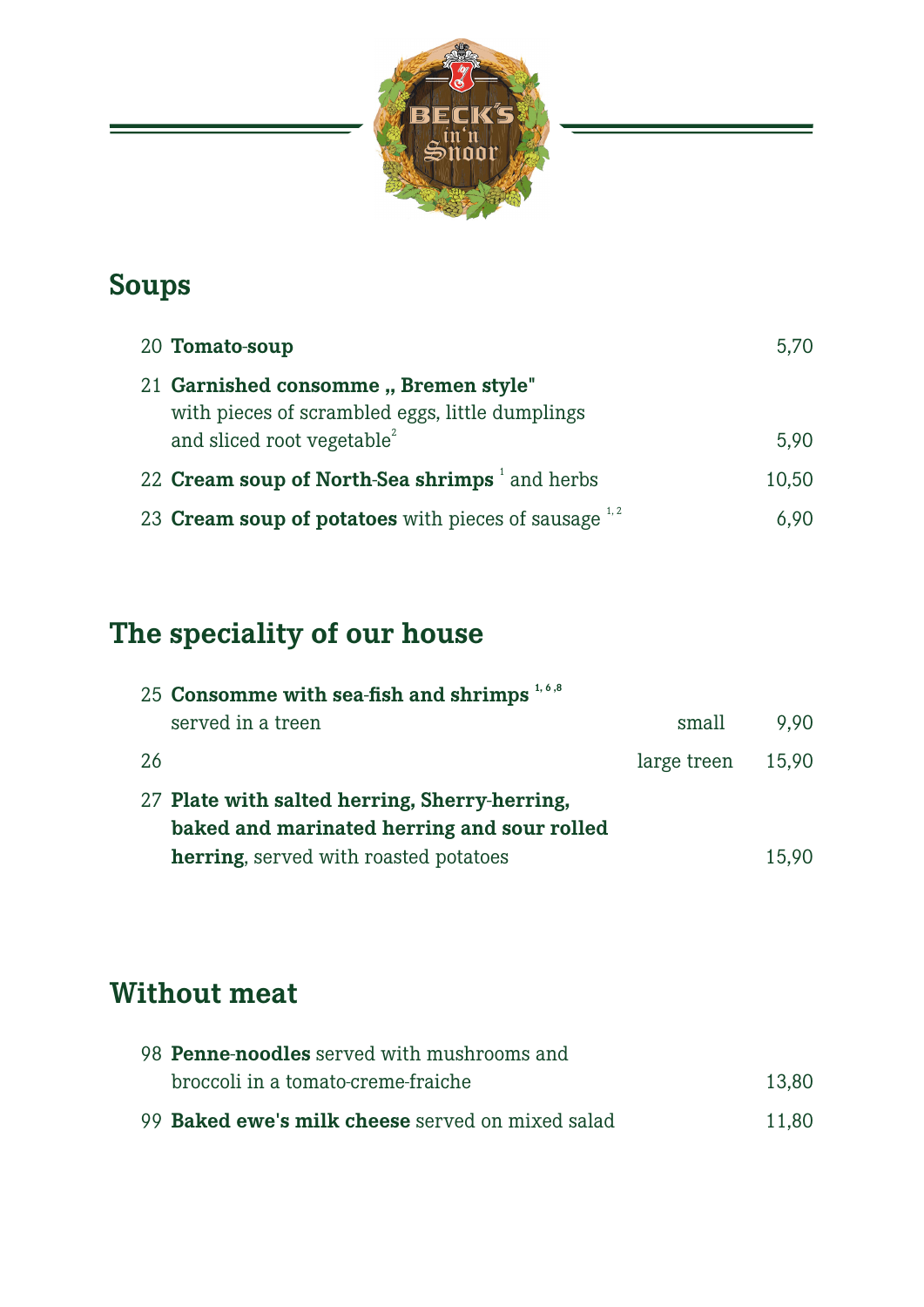

## **FLEISCH**

| 30 Medaillons from Turkey with a sauce of curry<br>and almond-rice and salad of the season                                                        | 16,90 |
|---------------------------------------------------------------------------------------------------------------------------------------------------|-------|
| 32 Escalope from pork "Jäger Art" with a sauce of<br>mushrooms, French fries and mixed vegetable <sup>1</sup>                                     | 17,90 |
| 33 "Schnoorpfanne" Medaillons of porkfilet with<br>mushrooms in cream, grilled sausage, ham <sup>1,3</sup> and<br>roasted potatoes <sup>1,3</sup> | 20,50 |
| 34 "Grillteller" little medaillons from beef, pork,<br>turkey and bacon <sup>1,3</sup> , served with green beans-tomato<br>and potato croquettes  | 22,90 |
| 35 "BECK's Steak" served on a wooden plate,<br>Rumpsteak roasted with herb-butter and horse-<br>radish, potato in foil with quark and a salad     | 28,90 |
| 36 Chipped fillet from pork in cream with<br>colored noodles <sup>2</sup> and salad in season                                                     | 18,20 |
| 38 Roasted Rumpsteak served with onions and<br>mushrooms, roasted potatoes <sup>1,3</sup> and small salad                                         | 28,50 |

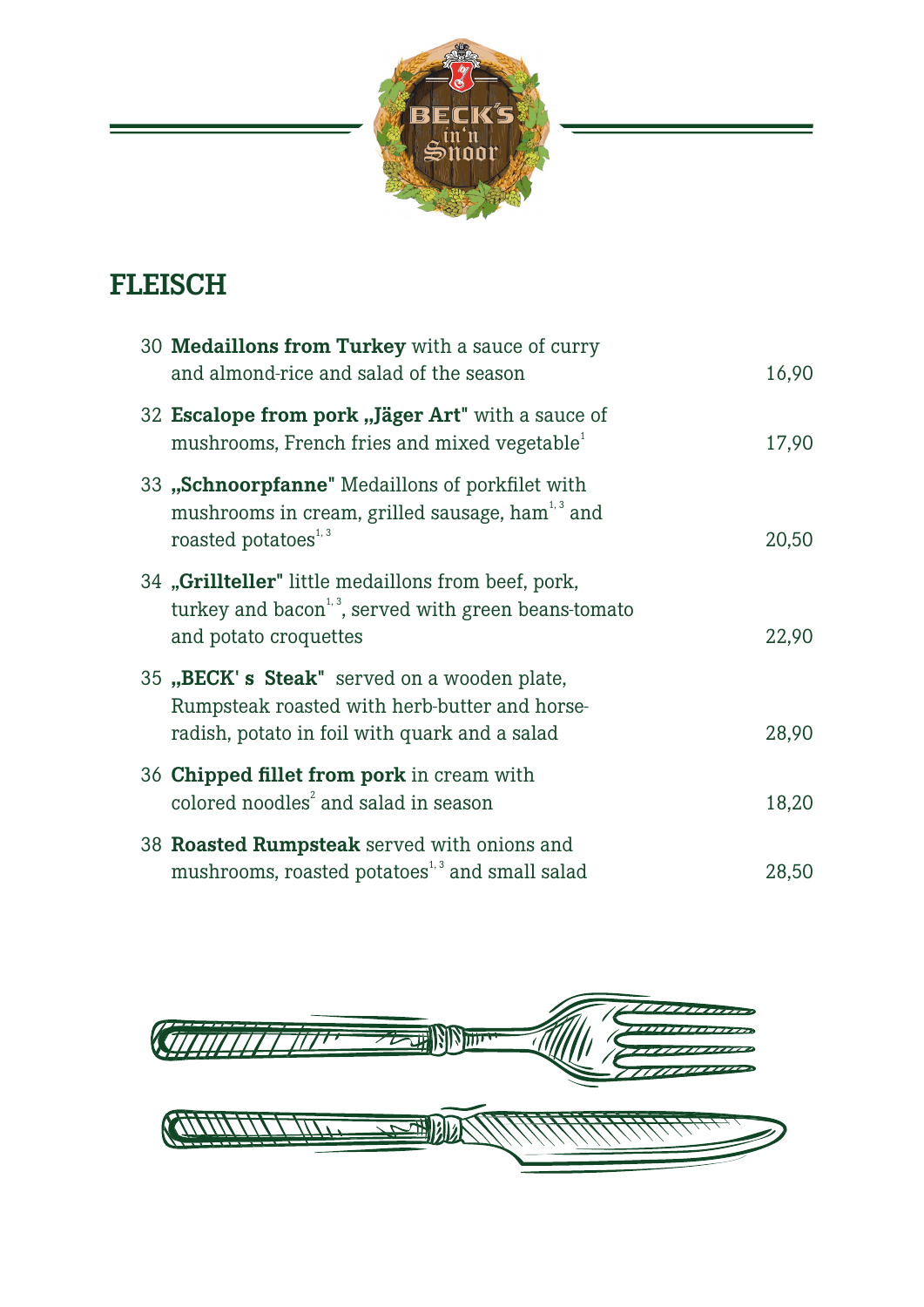

#### **FISH**

| 49 Fillets of plaice fried in egg butter, served with<br>braised cucumbers and parslay potatoes                                                                         | 18,90 |
|-------------------------------------------------------------------------------------------------------------------------------------------------------------------------|-------|
| 50 Fried salmon steak on a sauce with herbs,<br>served with vegetables <sup>1</sup> and noodles                                                                         | 19,90 |
| 52 Fried plaice "speciality of our house" served<br>with Shrimps <sup>1,6,8</sup> , pieces of bread and ham <sup>1,3</sup> , and<br>boiled potatoes                     | 20.90 |
| 57 <b>Pann-Fish</b> two kinds of fish-fillets<br>served in a pan with a sauce of mustard and<br>shrimps, roasted potatoes <sup><math>1,3</math></sup> and a small salad | 19.90 |

## **and fresh Shrimps from the North-Sea**

| 22 Cream soup of North-Sea shrimps <sup>1</sup> and herbs                                                                               | 10,50 |
|-----------------------------------------------------------------------------------------------------------------------------------------|-------|
| 04 Fresh North-Sea shrimps <sup>1</sup> served on buttered<br>black bread                                                               | 18,90 |
| 63 Baked potato in foil served with fresh North-Sea<br>shrimps <sup>1</sup> , creme fresh and salad                                     | 20,50 |
| 66 "Fishermans Breakfast" North-Sea shrimps <sup>1</sup><br>served with scrambled eggs and roasted potatoes <sup><math>1,3</math></sup> | 23.90 |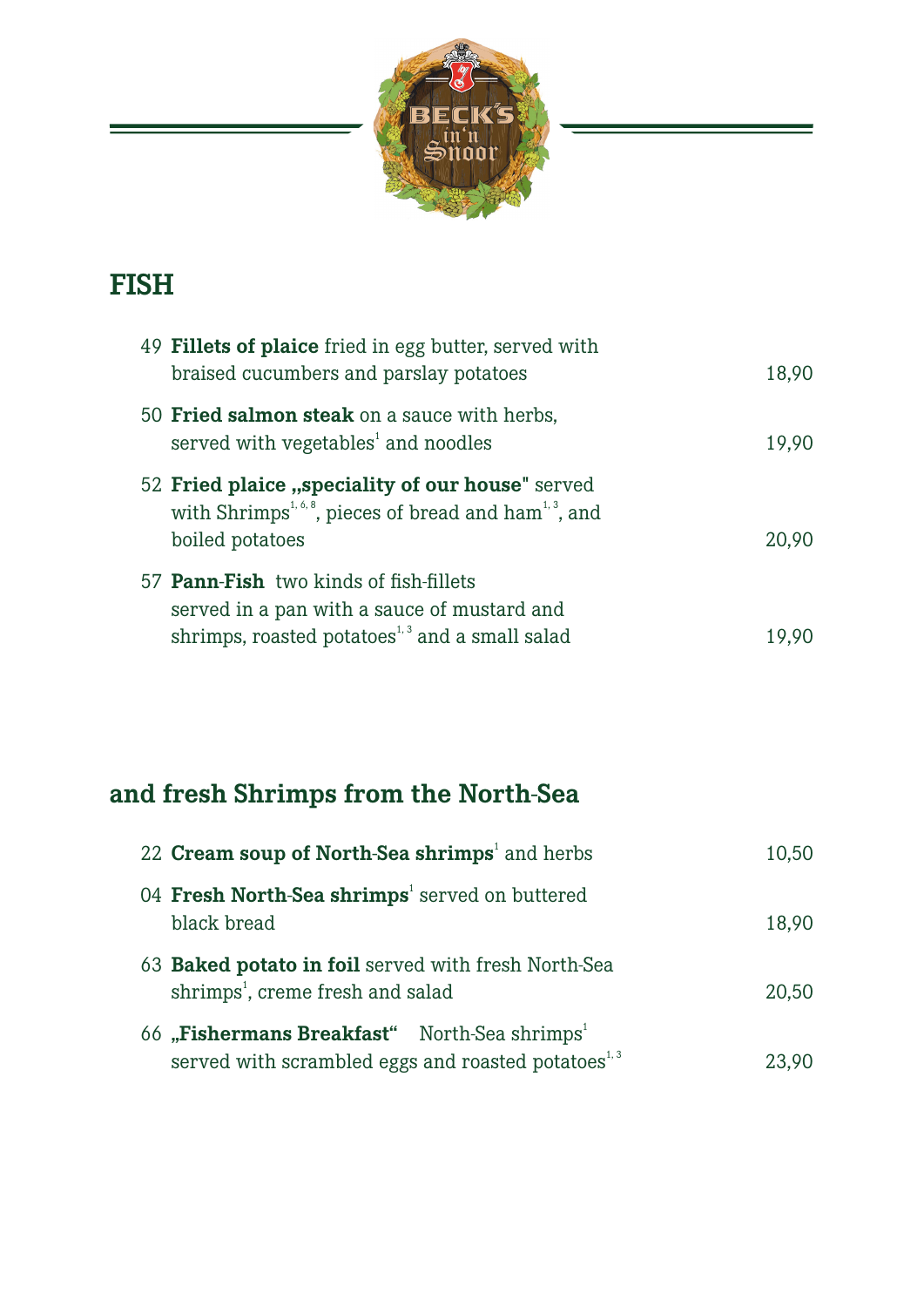

## **Something tasty**

| 90 Ham <sup>1,3</sup> served on German brown bread, salad                                                                                                  | 9,90  |
|------------------------------------------------------------------------------------------------------------------------------------------------------------|-------|
| 60 "Captains-Plate" smoked salmon, white herring and<br>shrimps <sup>1,6,8</sup> served with scrambled eggs and roasted potatoes <sup>1,3</sup>            | 19,80 |
| 67 Fried herring <sup>3,7</sup> - cold- with slices of onions served<br>with roasted potatoes <sup><math>1,3</math></sup> and green beans                  | 11,90 |
| 93 Jellied pork meat, remoulade sauce and<br>roasted potatoes <sup>1,3</sup> , salad                                                                       | 14,50 |
| 94 "Bremer Knipp" home made, scrambled meat,<br>roasted potatoes <sup>1,3</sup> , apple sauce and with<br>pickled cucumbers <sup>6</sup>                   | 14,90 |
| 95 "Bremer Labskaus" stew of meat and potatoes<br>served with fried eggs, herring <sup>4</sup> , red beets $^{\circ}$ and<br>pickled cucumber <sup>6</sup> | 13,90 |
| 64 Fillet of white herring with slices of onions,<br>green beans and roasted potatoes <sup>1,3</sup>                                                       | 14,40 |
| 65 "Herring dish" white herring and shrimps <sup>1,6,8</sup> in<br>a cream sauce and buttered potatoes                                                     | 15,90 |
| 68 Fillets of white herring "Hausfrauen Art" served<br>with a sauce of onions, apple and cream,<br>boiled potatoes                                         | 15,90 |
| 133 Schnitzel "a la Meier" pork schnitzel with<br>fried onions, fried eggs, roasted potatoes and small salad                                               | 18,40 |